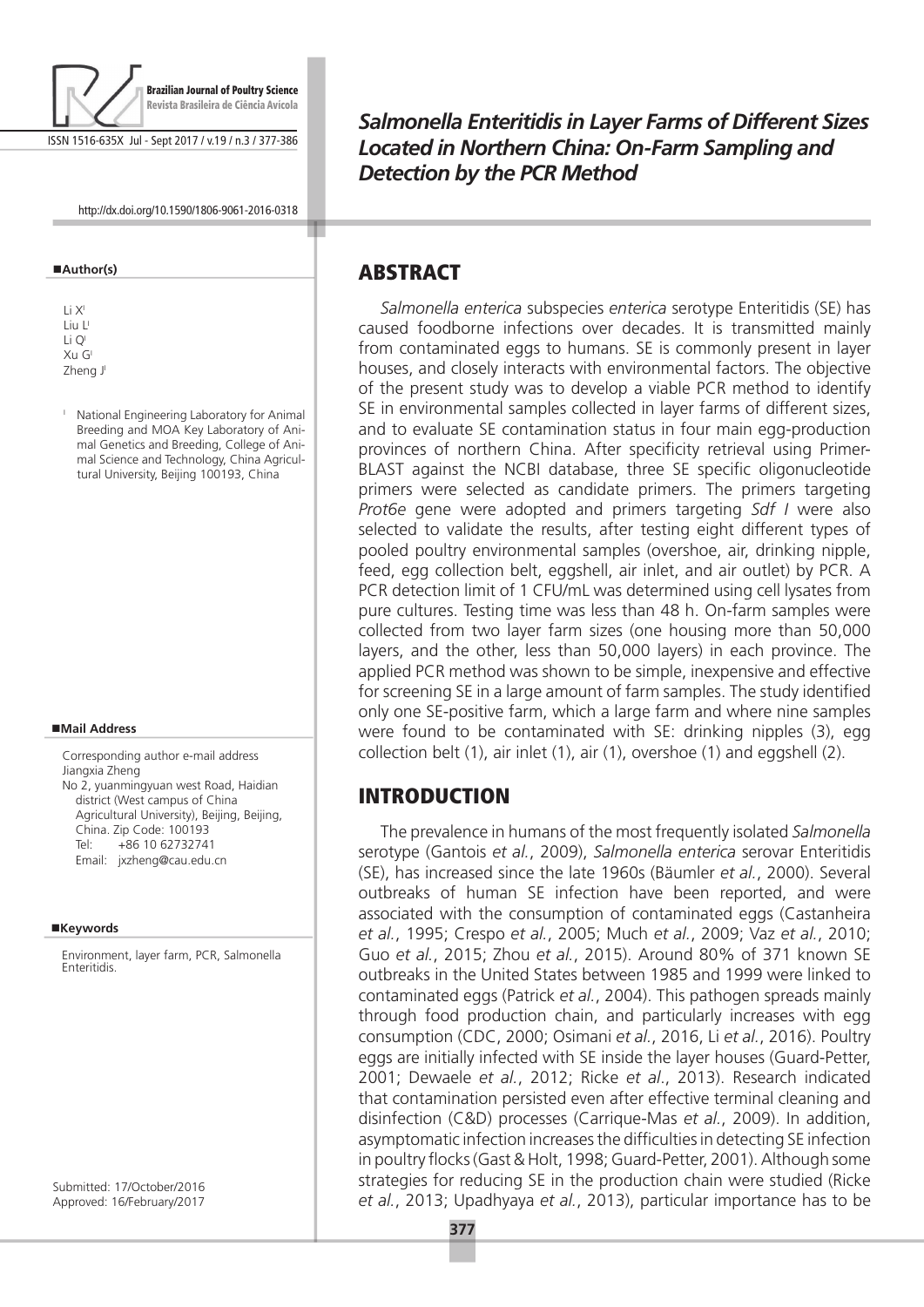

*Salmonella Enteritidis in Layer Farms of Different Sizes Located in Northern China: On-Farm Sampling and Detection by the PCR Method*

given to monitoring and controlling SE contamination in the layer house environment. According to the latest statistics of the Food and Agriculture Organization of the United Nations (FAO), egg production in China has exceeded 24.78 million tons, accounting for about 36.33% of world's total production. However, few investigations on egg contamination with SE have been carried out in China.

Several methods of SE identification have been evaluated (Oliveira *et al.*, 2002; Moongkarndi *et al.*, 2011; Dewaele *et al.*, 2012). The polymerase chain reaction (PCR) is a well-established technique and has proven to be practical in terms of cost, time, and sensitivity (Almeida *et al.*, 2013), particularly for the detection of a large number of field samples. Although some multiplex PCR systems have been proposed (Trafny *et al.*, 2006; O'Regan *et al.*, 2008; Park *et al.*, 2009; de Freitas *et al.*, 2010), a study reported that they have relatively poor sensitivity (Chen *et al.*, 2012). Multiple primer pairs were later applied, but this significantly increased the probability of producing non-specific bands and even false positive results, especially when the poultry house environment contained countless unknown bacteria communities (Dumas *et al.*, 2011). Real-time PCR method also showed high specificity in SE detection, but the high cost of the detection instruments and test reagents hinders its use for largescale screening (Espy *et al.*, 2006).

In the present study, we first aligned collected primer pairs from previous PCR methodology studies on SE detection with Primer-BLAST against the NCBI database. Based on the results of specificity retrieval, selected candidate primers were tested in pooled poultry environment samples using a general PCR procedure. After adjusting the DNA extraction process and PCR program parameters, the final candidate primer located on *Prot6e* gene was applied to PCR protocols, and primers targeting *Sdf I* were designed to verify on-farm results. The detection limit was finally determined using 10-fold serially diluted SE bacterium solution. Finally, environmental SE contamination was investigated in four main egg production areas in northern China. In summary, the aim of the present study was to establish a simple, inexpensive, and effective method for SE screening for the surveillance of SE contamination status of laying hen farms.

# Materials and methods

## Screening of specific SE primers with Primer-BLAST

We reviewed 19 papers on SE detection using PCR published between 1994 and 2012. A total of eight primer pairs expected to be SE-specific were chosen from seven representative papers, and the details are shown in Table 1.

Primer-BLAST (http://www.ncbi.nlm.nih.gov/tools/ primer-blast) was used to check the specificity of those eight primers. Default checking parameters remained unchanged, except that Genome (chromosomes from

| Target gene          | Primers <sup>1)</sup> | Sequence (5'-3')               | Location        | Amplicon<br>size (bp) | Accession number<br>(GenBank) | References                           |  |
|----------------------|-----------------------|--------------------------------|-----------------|-----------------------|-------------------------------|--------------------------------------|--|
| sefA                 | A058 (F)              | GATACTGCTGAACGTAGAAGG          | NG <sup>2</sup> | 488                   |                               | (Doran et al., 1996)                 |  |
|                      | A01(R)                | GCGTAAATCAGCATCTGCAGTAGC       |                 |                       |                               |                                      |  |
|                      | Forward (F)           | GGCTTCGGTATCTGGTGGTGTA         | 330-351         | 97                    | L03833                        | (Seo et al., 2004)                   |  |
|                      | Reverse (R)           | GTCATTAATATTGGCTCCCTGAATA      | 402-426         |                       |                               |                                      |  |
| Sdf/                 | Forward (F)           | <b>TGTGTTTTATCTGATGCAAGAGG</b> | 23-45           | 293                   | AF370707                      | (Agron et al., 2001) <sup>3)</sup>   |  |
|                      | Reverse (R)           | CGTTCTTCTGGTACTTACGATGAC       | 295-351         |                       |                               |                                      |  |
| insertion<br>element | $IE1L$ (F)            | AGTGCCATACTTTTAATGAC           | 397-416         | 316                   | Z83734                        | (Wang and Yeh, 2002)                 |  |
|                      | IE1R(R)               | ACTATGTCGATACGGTGGG            | 694-712         |                       |                               |                                      |  |
|                      | $IE2L$ (F)            | GGATAAGGGATCGATAATTGC          | 610-630         | 560                   |                               |                                      |  |
|                      | IE3R(R)               | GGACTTCCAGTTATAGTAGG           | 1150-1169       |                       |                               |                                      |  |
| Prot <sub>6e</sub>   | Prot $6e-5$ (F)       | <b>ATATCGTCGTTGCTGCTTCC</b>    | 387-406         | 206                   |                               | (Malorny et al., 2007) <sup>3)</sup> |  |
|                      | Prot $6e-6(R)$        | CATTGTTCCACCGTCACTTTG          | 572-592         |                       | U66901                        |                                      |  |
|                      | 438 (F)               | GGCACCGCAGCAATGGTTGG           | 438-457         | 135                   |                               | (Hadjinicolaou et al., 2009)         |  |
|                      | 572 (R)               | GGTCGAGCTACAGAGAGTCACAC        | 550-572         |                       |                               |                                      |  |
| invA                 | $invA-F(F)$           | <b>TCCCTTTGCGAATAACATCC</b>    | <b>NG</b>       | 725                   |                               | (Chen et al., 2012)                  |  |
|                      | $invA-B(R)$           | ATTACTTGTGCCGAAGAGCC           |                 |                       |                               |                                      |  |

**Table 1 –** Oligonucleotide primers used for verifying *Salmonella* Enteritidis detection

<sup>1)</sup> Oligonucleotide primer names were quoted as shown the original papers; Primer orientation is indicated in parenthesis: F, forward; R, reverse.

<sup>2)</sup> NG means the location of primer-targeted gene was not given in the reference.

<sup>3)</sup> Primer pairs of *Salmonella* Enteritidis finally adopted in this study.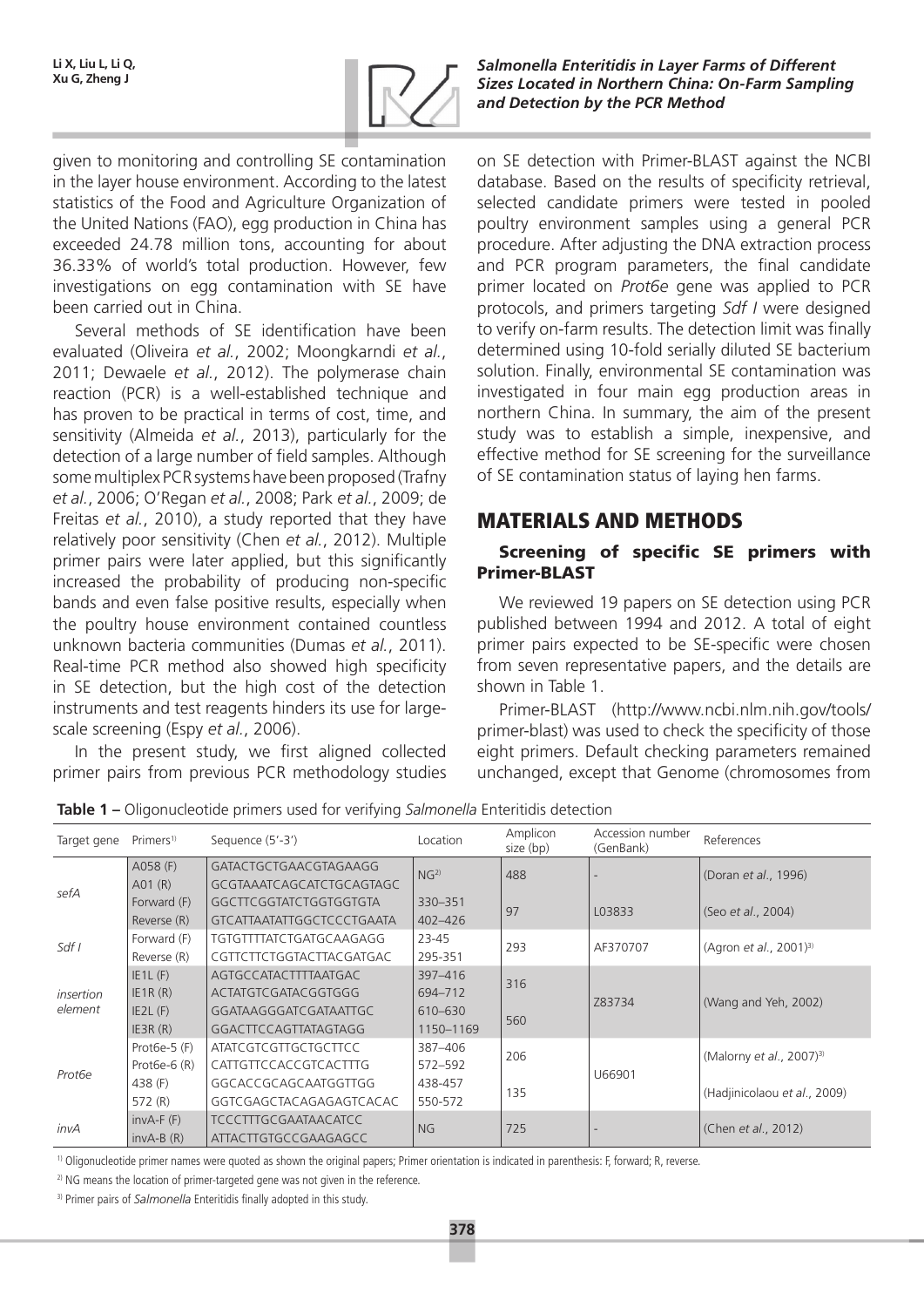

all organisms) was selected as active-search database. Based on the Primer-BLAST results, three pairs of the SE candidate primer were further tested by PCR using farm samples.

### Experimental farm samples and SE culture procedures

Experimental farm samples were collected from over shoes, house air, drinking nipples, feed, egg collection belt, eggshell, air inlet and air outlet from a layer house of the Experimental Unit for Poultry Genetic Resource and Breeding at China Agricultural University (CAU), and were pooled per sample type.

Samples were firstly placed on a culture plate and homogenized with Buffered Peptone Water (BPW) at 1:9 dilution, and incubated at 37°C for 18 h with shaking at 170 rpm. Then, 1mL of the bacterial solution was transferred to 9 mL of Selenite Cystine Broth (SC) and incubated at 37°C for 18 h with shaking at 170 rpm.

## Genomic DNA extraction

Genomic DNA extraction process was carried out by transferring 1 mL of selective enriched sample to a microcentrifuge tube. Cell suspension was centrifuged at 12,000 rpm for 5 min at 4°C in a centrifuge (5424R, Eppendorf®, Hamburg, Germany), then the supernatant was discarded. The pellet was washed twice with double-distilled water (ddH<sub>2</sub>O) taken from a Millipore Milli-Q® Academic Water Purification System (Merck KGaA, Darmstadt, Germany), and washed again in 1-mL anhydrous ethanol suspension. The precipitate was suspended in 200  $\mu$ L ddH<sub>2</sub>O after air drying. The microcentrifuge tube was then boiled for 15 min and chilled immediately on ice for 2 min. The tube was centrifuged at 12,000 rpm for 15 min at 4°C. Afterwards, the supernatant was transferred to a new microcentrifuge tube and used as DNA template for the PCR.

## Selection of candidate primers using Polymerase Chain Reaction

Amplification of the farm samples was carried out in a total volume of 20 μL as follows: 10 μL  $2 \times$  Power *Taq* PCR MasterMix (Bioteke Corporation, Beijing, China) with *Taq* DNA polymerase, PCR buffer, dNTP mixture containing Mg<sup>2+</sup>, 1 μL 10μM of each primers, 2 μL of extracted DNA template and 6 μL of ddH<sub>2</sub>O. PCR amplification was performed in an Applied Biosystems® Veriti™ 96-Well Thermal Cycler (Life Technologies, CA, USA) with an initial denaturation at 95°C for 5 min, followed by 35 cycles of 95°C for 30 s, 58°C for 30

s, 72°C for 20 s and finished with a final extension at 72°C for 10 min.

Each PCR assay systematically included positive and negative controls with genomic DNA of SE strains and ddH<sub>2</sub>O, respectively. Aliquots (5  $\mu$ L) of the PCR products were analyzed by electrophoresis on 2% (wt/vol) agarose gels (BIOWEST®, Nuaillé, France) using PowerPac™ Basic Power Supply (Bio-Rad Laboratories, CA, USA), stained with GelStain (Transgen Biotech, Beijing, China), and visualized under UV light in a ImageQuant™ 300 Imager (GE Healthcare, Buckinghamshire, UK).

## Determination of SE detection sensitivity

Optimal PCR annealing temperature was firstly determined. Temperatures of 56°C, 58°C, 60°C, 62°C, 64°C, and 66°C were set as annealing temperatures along with forward & reverse *Prot6e* primers.PCR amplification was performed in triplicate. Amplification efficiency was estimated by calculating the standardized grayscale for each expected band. Grayscale analysis was performed using ImageJ software version 1.50a (The University of Queensland, unknown). Amplification efficiency was calculated as:

### *AE = Gra (AP) / Gra (Mk)*

Where AE is the amplification efficiency at different annealing temperatures, Gra (Ap) is the grayscale of amplicons targeting the *Prot6e* gene, and Gra (Mk) the 400 bp band derived from Marker 1 (Dongsheng Biotech, Guangdong, China).

Both cell lysate and SE liquid were used as templates to perform PCR amplification for the comparative evaluation of sensitivity. The strains of *Salmonella enterica* serovar Enteritidis were obtained from the China Institute of Veterinary Drugs Control (IVDC). Detection limit was evaluated using 10-fold dilutions of the reference SE strains. At each dilution step, sufficient amount was saved for PCR analyses. Each dilution was enriched as mentioned above, and the extracted genome or bacterial liquid was used as DNA template for the PCR assay. The plate count method was used to determine CFU. Viable SE amounts were obtained by plating 10-fold serial dilutions of inoculated broth cultures onto nutrient agar thrice and incubating the plates at 37°C for 24 h.

Cell lysate amplification was carried out as described in the section of candidate primers selection. For amplification with bacterial liquid, pure SE suspensions were firstly homogenized with an adequate amount of BPW, and incubated overnight at 37°C with shaking at 170 rpm for the next step. PCR assay was carried out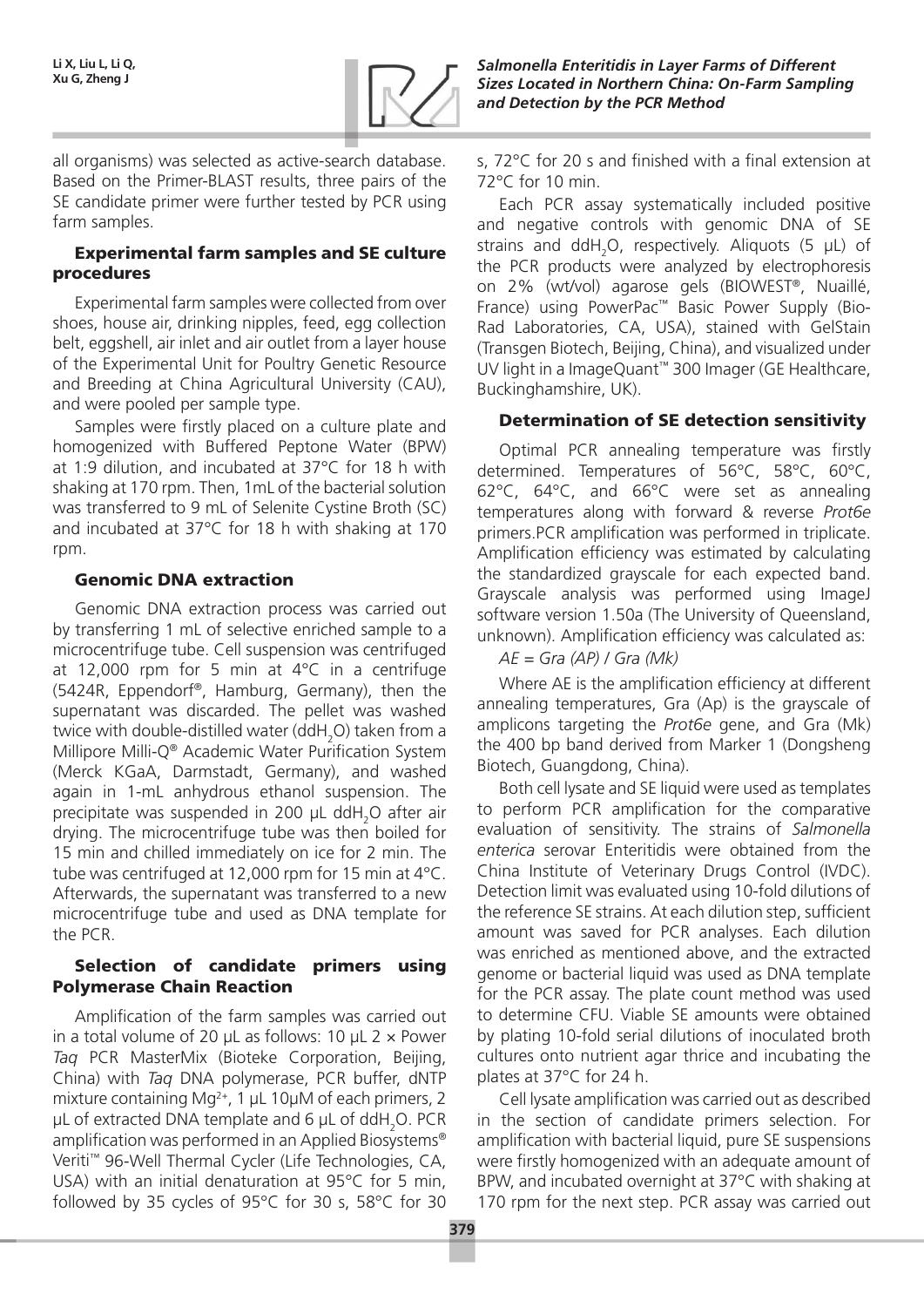

in a total volume of 20 μL as follows: 10 μL One *Taq*® 2 × Master Mix with Standard Buffer (NEW ENGLAND Biolabs®, MA, USA), 0.4 μL 10 μM of each primer, 2 μL of bacterial liquid, and 7.2  $\mu$ L ddH<sub>2</sub>O. PCR amplification was performed with initial denaturation at 94°C for 30 s, followed by 30 cycles of 94°C for 30 s, 58°C for 1 min, 68°C for 20 s, and final extension at 68°C for 5 min. Agarose gel electrophoresis was proceeded as described in this study.

#### Environmental contamination of commercial farms with SE

In total, 1512 samples were collected on eight battery-cage commercial farms in the four main eggproduction provinces in a voluntary SE surveillance study carried out in northern China between August and December 2014. Detailed information is shown in Table 2. Two commercial egg-production farm sizes were selected in each province: one housing more than 50,000 layers, and the other, less than 50,000 layers. Layer house and its corresponding egg collection area were randomly chosen as sampling sites in each farm. Feed, drinking nipple, egg collection belt, air inlet, air outlet, air, overshoe, and eggshell were sampled inside each house, and air, overshoes, and eggshells in the egg collecting area. Sampling was carried by scraping or wetting with asterile cotton swab according to the sample type.

**Table 2 –** Sampled farms from four main egg production areas in the northern China

| Province | Farm <sup>1</sup> | Scale   | Layer strain <sup>2)</sup> | Housing<br>system | Structure |
|----------|-------------------|---------|----------------------------|-------------------|-----------|
| Shandong | A                 | 30,000  | Hy-Line Brown              |                   | Semi open |
|          | B                 | 50,000  | Hy-Line Brown              |                   | Semi open |
| Liaoning | $\subset$         | 19,000  | Hy-Line Brown              |                   | Semi open |
|          | D                 | 60.000  | Hy-Line Brown              | Battery           | Semi open |
|          | E                 | 40,000  | Nongda No.3                | cage              | Semi open |
| Henan    | F                 | 250,000 | Nongda No.3                |                   | Closed    |
| Hebei    | G                 | 4.000   | Hy-Line Sonia              |                   | Open      |
|          | Н                 | 100,000 | Hy-Line Brown              |                   | Closed    |

<sup>1)</sup> Farms were named alphabetically.

<sup>2)</sup> Same strain was kept in each sampled layer house.

The sterile cotton swab covered with targeted samples were put in a culture plate with BPW at 1:9 dilution, stored in a cooler box at about 4°C, and transported to the laboratory, where they were submitted to the detection procedures described above.

## Statistical analysis and plotting

Statistical analyses of annealing temperature determination were executed using SAS version 9.3 (SAS Institute Inc., North Carolina, US). One-way analysis of variance process was applied to examine differences in amplification efficiency at different annealing temperatures. Plotting was accessed using R software with ggpolt2 package, parameters were set according to practical requirements.

# Results

## Primer screening via BLAST

SE primers used in the present study were checked for their specificity by Primer-BLAST. Results showed that the primers shown in Table 1 were capable of detecting *Salmonella enterica* subspecies *enterica* serovar Enteritidis, but not all primers excluded other serotypes. The serotypes corresponding to the target genes detected with each primer are shown in Table 3. We listed target genes rather than its original primer pairs, since primers located on the same gene yielded identical specificity results. In summary, primer pairs located on *sefA*, *insertion element* and *invA* genes were able to detect other *Salmonella* serotypes belonging to Salmonella serogroup A, B, C<sub>1</sub> and D serovars, in addition to Enteritidis, while oligonucleotide primers targeting *Sdf I* and *Prot6e* genes identified only Enteritidis. Therefore, three primer pairs located on these two genes were nominated as candidate primers.

| Table 3 - Target gene and its specific Salmonella serotypes |
|-------------------------------------------------------------|
| matched by Primer-BLAST                                     |

| Gene target/<br>Serotype                | SefA       | Sdf I | <i><u><b>Insertion</b></u></i><br>element | Prot <sub>6e</sub> | invA          |
|-----------------------------------------|------------|-------|-------------------------------------------|--------------------|---------------|
| Enteritids                              | $\sqrt{2}$ |       |                                           |                    |               |
| <b>Dublin</b><br>Pullorum<br>Gallinarum |            |       |                                           |                    | $\mathcal{U}$ |
| Typhi<br>Paratyphi A                    |            |       |                                           |                    | V             |
| Paratyphi C<br>Typhimurium<br>$\cdots$  |            |       |                                           |                    | N             |

1) The symbol "√" indicates certain *Salmonella* serotype was detectable by targeted primer pairs.

### Specific examination by PCR assay

After Primer-BLAST alignment, two primer pairs targeting *Prot6e* gene and an oligonucleotide primer targeting *Sdf I* gene were shown to be SE-specific. PCR analysis was performed to check the identifiability of these three primers with farm samples. Results showed that non-specific bands between 100 and 600 bp were captured using primer pairs of *Prot6e* 438 (F) & 572 (R), while environmental sample lanes were much cleaner, with primers targeting *Sdf I* gene and primer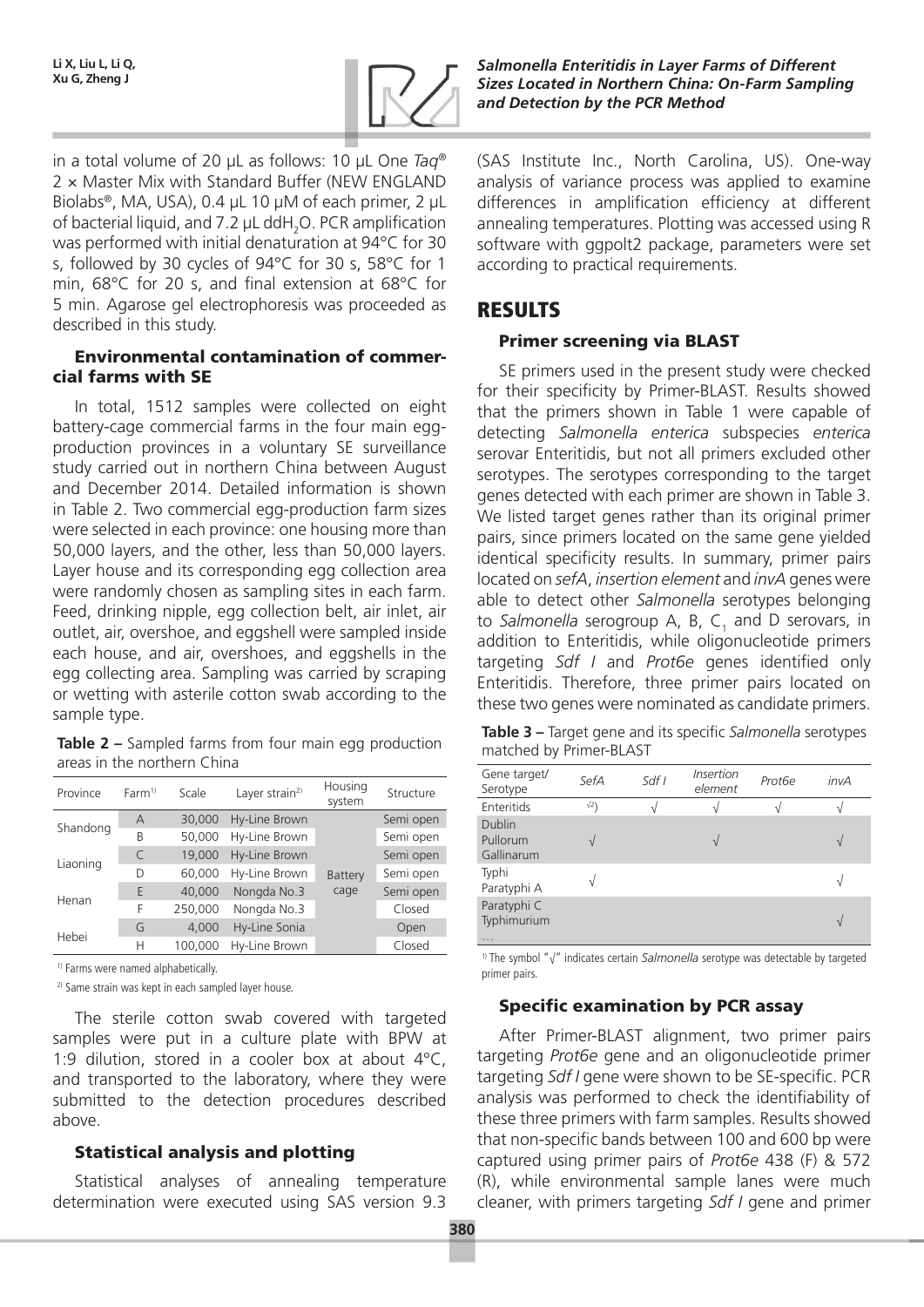

*Salmonella Enteritidis in Layer Farms of Different Sizes Located in Northern China: On-Farm Sampling and Detection by the PCR Method*

pairs of *Prot6e* 5 (F) & 6 (R). Eventually, *Prot6e* 5 (F) & 6 (R) were chosen for further SE screening, considering experimental results by Malorny *et al*. (2007), and another SE-specific marker targeting *Sdf I* was selected to screen all the environmental samples.

#### Detection sensitivity of the PCR assay

Relative to the detection sensitivity of the primers *Prot6e* 5 (F) & 6 (R), band intensity of the target amplicons was reduced as annealing temperature was gradually increased. Standardized band intensities of the target amplicons were not considerably different at 56°C and 58°C (Figure 1). Band intensities sharply decrease dat temperatures higher than 58°C, and were significantly lower compared with those obtained at 56°C and 58°C (*p*<0.0001). Therefore, the optimal annealing temperature suggested was 58°C.



**Figure 1** – Amplification efficiency of the adopted *Prot6e* primers at different annealing temperatures. Amplification efficiency was estimated based on the standardized production of the amplicon, which was calculated as the grayscale value of the targeted band divided by that of indicating marker. Higher values indicate superior amplification efficiency. Common letters beside each solid point indicate no significant differences (p< 0.05). Vertical bars denote standard deviation (SD) within each group.

Simultaneously to PCR sensitivity calculations, a comparative evaluation of sensitivity was also made using amplifications of bacterial cell suspensions. A detection limit of 1 CFU/mL was obtained after the general SE identification procedure with dilutions of the reference SE strains (Figure 2A), which was more sensitive than the direct amplification of the SE suspensions. The PCR sensitivity using bacterial liquid was about 800 CFU/mL (approximately as low as 8 CFU per PCR reaction), as shown in Figure 2B. In addition, lane 1 in Figure 2B was inverted and enhanced for better identification resolution (Figure 2C).



**Figure 2** – Sensitivity of PCR identification of *Salmonella* Enteritidis. The detection limit was determined using 10-fold dilutions of the reference strains. CFU level was measured using the plate count method. Lane N: negative control, lane M: Maker 1. (A). Detection limit with of extracted DNA templates after enrichment procedures. Lanes 1-9: 102 CFU/L to 1010 CFU/L. (B). Detection limit with bacterial liquid templates. Lanes 1-4:  $8 \times 10^5$  CFU/L to  $8 \times 10^8$  CFU/L. (C). Processed band of lane 1 in Figure 2B with ImageJ software.

#### Environmental contamination of SE on layer farms

According to the *Prot6e* 5 (F) & 6 (R) results, non-contaminated samples were confirmed as SEnegative by *Sdf I* primer pairs in seven of the eight farms evaluated. Only samples from farm H were contaminated with *Salmonella* Enteritidis (Table 4). The contamination rates of the different sample types varied between 3.7% and 16.7%, with a total contamination prevalence of SE-positive samples of 4.8%. In the layer house, contamination was detected in three water samples collected from the drinking nipples, which were located on different pipelines and distant from each other. An egg collection belt sample was positive for SE at the bottom tier, near the air inlet. One sample spot on the top of the air inlet and one overshoe swab sample of the left foot were also contaminated. In the egg collecting area, only two eggshell samples were detected as positive for SE.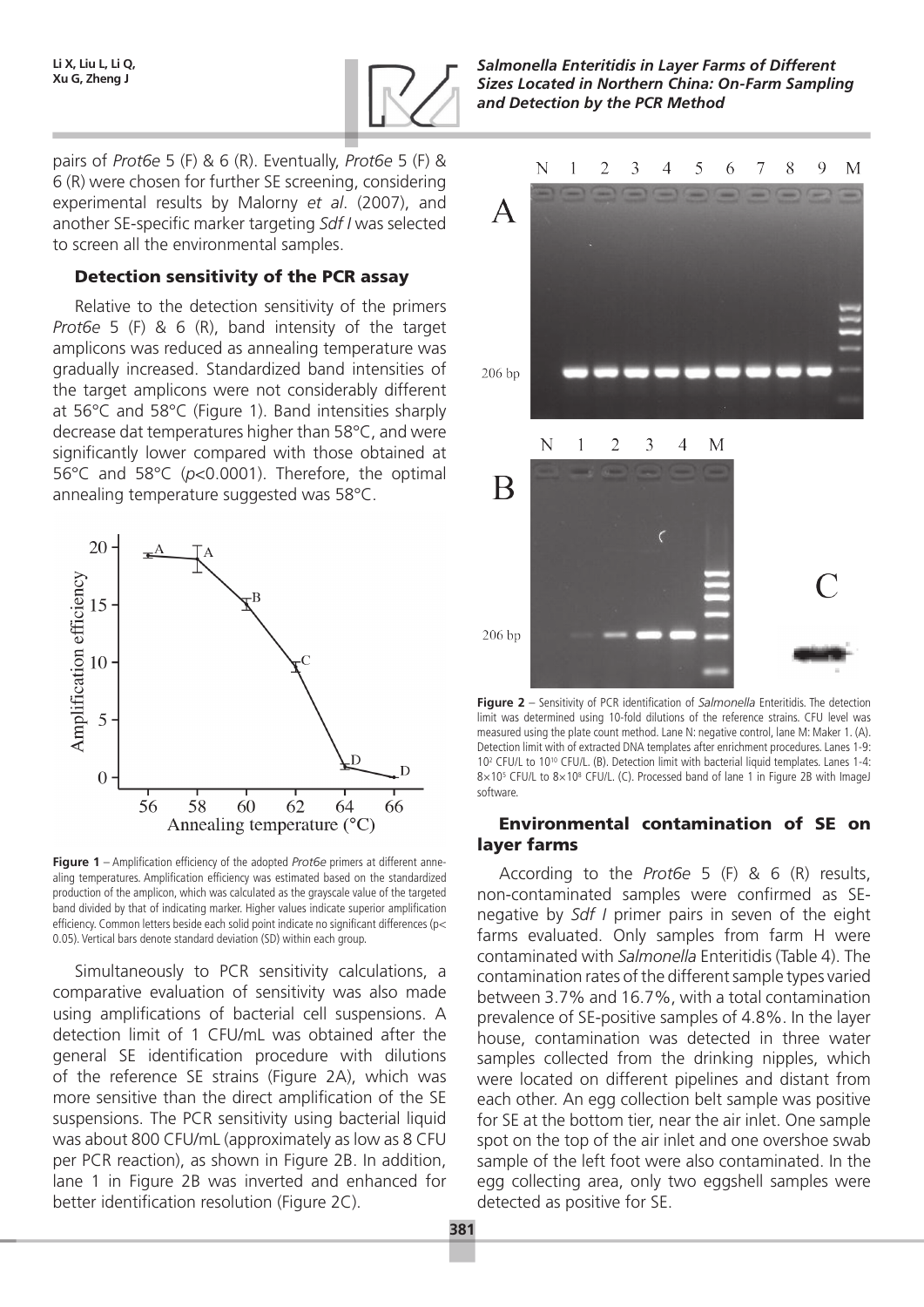

| Table 4 – Salmonella Enteritidis contamination of samples |
|-----------------------------------------------------------|
| collected in layer farms in northern China                |

| Location            |                     | Contaminated samples/<br>Examined samples |        |  |
|---------------------|---------------------|-------------------------------------------|--------|--|
|                     |                     | Farm A - Farm G                           | Farm H |  |
|                     | Feed                |                                           | 0/27   |  |
|                     | Drinking nipple     | ND <sup>1</sup>                           | 3/27   |  |
|                     | Egg collection belt |                                           | 1/27   |  |
| Henhouse            | Air inlet           |                                           | 1/9    |  |
|                     | Air outlet          |                                           | 0/9    |  |
|                     | Air                 |                                           | 1/9    |  |
|                     | Overshoe            |                                           | 1/6    |  |
|                     | Eggshell            |                                           | 0/30   |  |
|                     | Air                 |                                           | 0/9    |  |
| Egg collecting area | Overshoe            |                                           | 0/6    |  |
|                     | Eggshell            |                                           | 2/30   |  |
| Total percentage    |                     |                                           | 4.8%   |  |

<sup>1)</sup> Contamination of *Salmonella* Enteritids was not detected in tested samples.

# **DISCUSSION**

PCR is an efficient method for screening SE contamination in poultry environmental samples, considering factors such as cost, time, and accuracy. It is well known that primer-targeted sequences can influence PCR specificity (Seo *et al.*, 2004). *Salmonella* serovars are extremely similar within conserved regions even with other bacterial species like *Escherichia coli* (*E. coli*), and therefore, it is essential to select the appropriate oligonucleotide primers for subsequent identification process (Boyd *et al.*, 1996; McClelland *et al.*, 2001; Edwards *et al.*, 2002). Unlike other primer design software programs, Primer-BLAST is an online tool that allows checking the specificity checking of pre-existing primers. It combines the BLAST program with the Needleman-Wunsch (NW) global alignment algorithm to ensure full alignments, and this strategy is sufficiently sensitive to identify targets that differ from the original primers (Needleman & Wunsch, 1970; Ye *et al.*, 2012). Using the giant and burgeoning database owned by NCBI, primer specificity tests are faster and more accurate. In the present study, three candidate primer pairs were targeted after sequence alignment via Primer-BLAST. After further testing of farm samples with PCR, the *Prot6e*-5 (F) & *Prot6e*-6 (R) primers located on *Prot6e* gene were eventually adopted. This gene may play a role in biosynthesis of the surface fimbriae and alter their interaction with egg albumen components (Clavijo *et al.*, 2006). Malorny *et al.* (2007) tested a panel of 119 non-Enteritidis SE

strains comprising 54 serovars, as well as 79 SE strains comprising 19 different phage types, and verified that none of these non-Enteritidis strains were positive for the *Prot6e* gene. Moreover, those researchers found that nearly all SE strains analyzed presented a specific 60-kb virulence plasmid, and inferred that plasmidfree strains were less virulent. Although chromosomallocated fragment gene *Sdf I* also showed high exclusivity, which was employed to confirm the detection results in the present study, phage types 6A, 9A, 11, 16, 20, and 27 did not present such gene (Agron *et al.*, 2001).

The pre-enrichment and selective enrichment steps before the PCR assay were performed to dilute PCRinhibitory substances as well as to improve detection sensitivity, and proved to be more sensitive than the traditional culture method and direct amplification (Hsu *et al.*, 2011). Both enrichment steps may effectively dilute PCR inhibitors present in environmental matrix. The overnight pre-enrichment step increases the number of intact bacterial cells, and the selective enrichment step suppresses the growth of background flora (O'Regan *et al.*, 2008). The testing procedure was based on thermal-lysed cell DNA extraction method (Wang *et al.*, 1996; Theron *et al.*, 2001; Fan et al., 2014). Double washing steps with ddH<sub>2</sub>O prior to DNA extraction and the subsequent washing step with anhydrous ethanol were adopted as part of the process. Hyeon *et al.* (2010) reported that enrichment media residue still exerted inhibitory effects after a single washing step, while significant improvement in SE detection was observed after an additional washing step. Ethyl alcohol removes water-insoluble inhibitory substances remaining in the matrix. The sensitivity test in this study was conducted using cell lysates from pure cultures, and therefore, the actual detection sensitivity may be a little higher when screening samples from various sorts of environments.

In the conventional PCR assay, high annealing temperature guarantees detection specificity. However, amplification efficiency simultaneously decreases (Rychlik *et al.*, 1990; Shen *et al.*, 2007). The adopted annealing temperature of 58°C determined in the preliminary experiment prevented nonspecific reactions, and maintained detection sensitivity. An alternative to increase PCR efficiency without losing its specificity requires using amplification facilitators (Szmolka *et al.*, 2006). The use of bovine thrombin (BT) as an additive in PCR enhances its efficiency and specificity (Zhang *et al.*, 2014), as it has the remarkable ability of effectively reducing PCR inhibition even at nanoscale sizes. Another approach involves the replacement of conventional *Taq* DNA polymerase.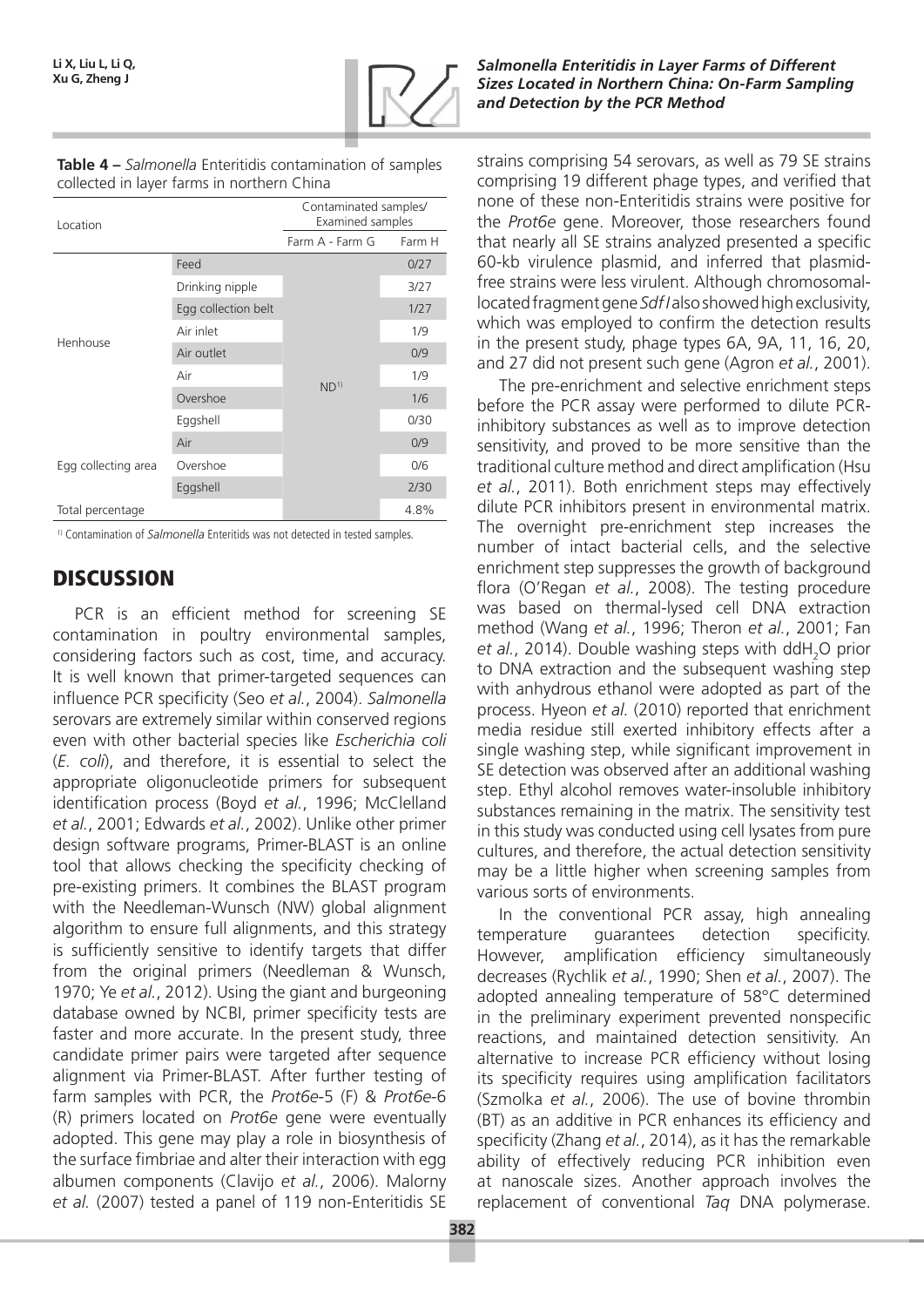

A novel *Taq* DNA polymerase mutant (SD DNA polymerase) produces better PCR amplification results with a DNA template of complex secondary structure or a GC-rich template (Ignatov *et al.*, 2014). As for the electrophoretic-gel processing step shown in Figure 2C, a Java-based software of ImageJ allowed adjusting gel images to a higher discrimination capacity by human eyes (Schneider *et al.*, 2012).

Northern China is the main egg production region of that country. The annual report of the National Bureau of Statistics of the People's Republic of China (NBS) showed that the egg production of Henan, Shandong, Hebei, and Liaoning provinces accounted for half of the countrywide capacity in 2014 (National Bureau of Statistics of China, 2015). Another survey conducted by the National Laying Hen Industrial Technology System showed that most layer farms, up to 88.28%, housed 2,000 to 50,000 laying hens, and small-household farming systems produce most of the eggs. In the present study, on-farm surveillance was conducted to evaluate the SE-contamination status of layer farms of two different scales. No SE contamination was found in small household farms, and the only contaminated samples were collected on a single large-scale layer farm. SE outbreaks are rarely reported in China, which maybe partly due to Chinese dietary habit of eating only cooked eggs. Contamination of SE is ubiquitous in different housing systems (Holt *et al.*, 2011), and we focused the study on the battery-cage systems, which are predominant in many regions of China. Cloacal and fecal samples were not collected due to intermittent SE excretion by infected hens (Gast *et al.*, 2015). On the SE-positive farm, contaminated water samples were collected from drinking nipples scattered on different pipelines, which indicates that SE may not originate from the water reservoir, whereas the physical structure of the drinking nipple may effectively prevent the ascending contamination of pathogenic bacteria. Airborne transmission route is one of the SE propagation paths, and accordingly, contamination was also found in an air sample. Se-positive samples collected from eggshells in the egg collecting area highlight the necessity of disinfection and sterilization during the transport of poultry eggs. In a previous study, Dewaele *et al.* (2012) observed persistent SE contamination of the environment during the entire laying period. Interestingly, on farm H, all *Salmonella*-positive samples were contaminated with SE (Li X. Z., 2016, unpublished data), demonstrating the competitive exclusion between SE and other *Salmonella* serotypes to some extent (Rabsch *et al.*, 2000). Due to the governmental enforcement and to the objectives of "establishing

standardized poultry farms, disease decontamination, and biosecurity measures" by the egg industry, strict self-discipline is exercised in layer farms. The results of the present study indicate that the established normative control measures and disease control and prevention systems have effectively inhibited the dissemination of SE in the farm environment in China, independently of farm scale.

# **CONCLUSION**

The PCR method applied for screening SE in farm samples is simple, inexpensive, as well as effective. Using the specific single-primer PCR method, minor environmental contamination with *Salmonella* Enteritidis was detected on layer farms in northern China. Several areas within layer farms may contribute for SE dissemination.

# Acknowledgements

The work was partially funded by the Special Fund for Agro-scientific Research in the Public Interest (201303084) and China Agriculture Research Systems (CARS-41)

# **REFERENCES**

- Agron PG, Walker RL, Kinde H, Sawyer SJ, Hayes DC, Wollard J, et al. Identification by subtractive hybridization of sequences specific for *Salmonella* enterica serovar Enteritidis. Applied and Environmental Microbiology 2001;67(11):4984-4991.
- Almeida C, Cerqueira L, Azevedo N, Vieira M. Detection of *Salmonella* enterica serovar Enteritidis using real time PCR, immunocapture assay, PNA FISH and standard culture methods in different types of food samples. International Journal of Food Microbiology 2013;161(1):16- 22.
- Bäumler AJ, Hargis BM, Tsolis RM. Tracing the origins of *Salmonella* outbreaks. Science 2000;287(5450):50-52.
- Boyd EF, Wang F-S, Whittam TS, Selander RK. Molecular genetic relationships of the salmonellae. Applied and Environmental Microbiology 1996;62(3):804-808.
- Carrique-Mas JJ, Marín C, Breslin M, McLaren I, Davies R. A comparison of the efficacy of cleaning and disinfection methods in eliminating *Salmonella* spp. from commercial egg laying houses. Avian Pathology 2009;38(5):419-424.
- Castanheira G, Irino K, GelIi D. Surto alimentar por *Salmonella* enteritidis no noroeste do estado de São Paulo, Brasil. Revista de Saúde Publica 1995;29(2):127-131.
- Chen J, Tang J, Liu J, Cai Z, Bai X. Development and evaluation of a multiplex PCR for simultaneous detection of five foodborne pathogens. Journal of Applied Microbiology 2012;112(4):823-830.
- Clavijo RI, Loui C, Andersen GL, Riley LW, Lu S. Identification of genes associated with survival of *Salmonella* enterica serovar Enteritidis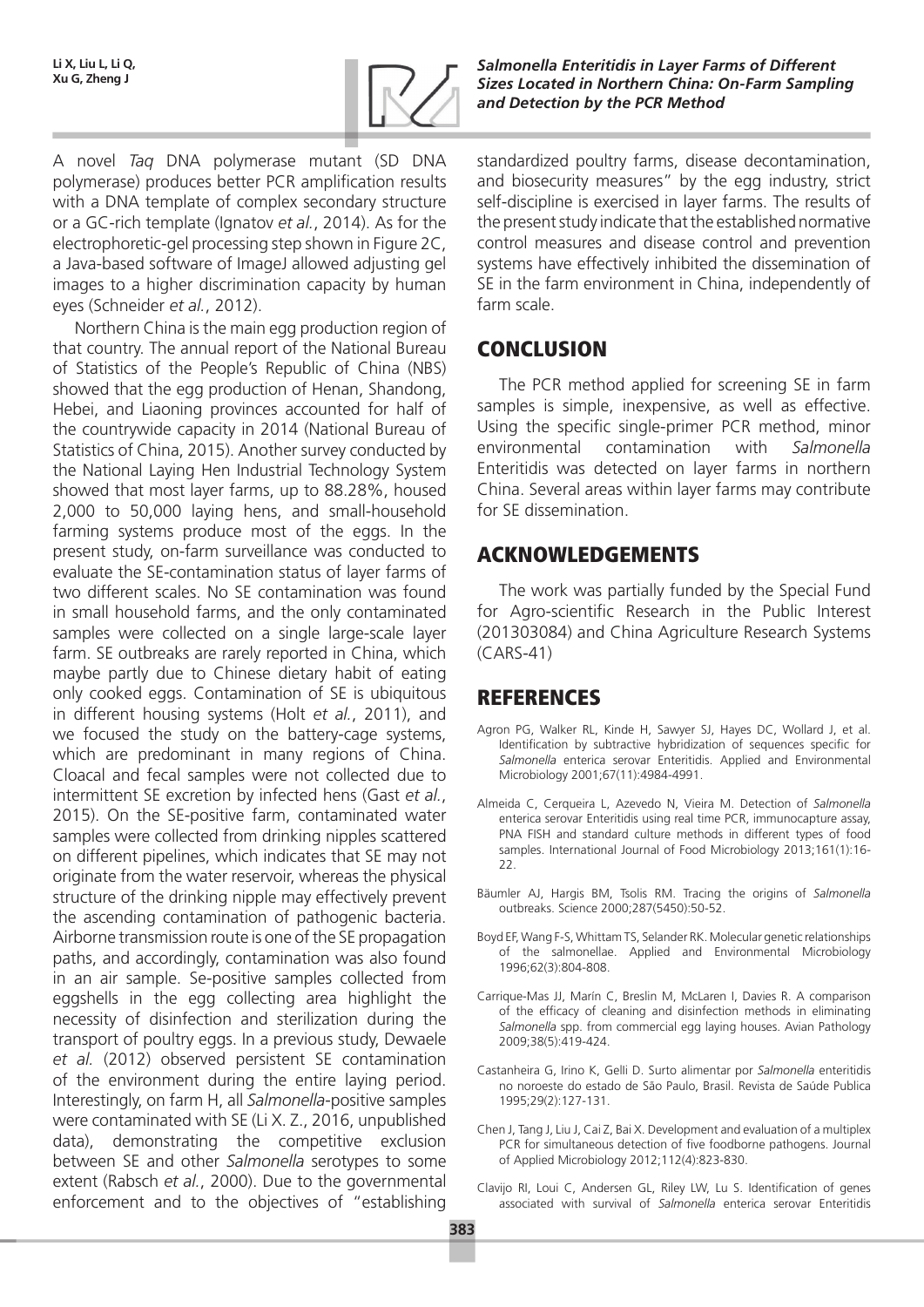

in chicken egg albumen. Applied and Environmental Microbiology 2006;72(2):1055-1064.

- CDC. Outbreaks of *Salmonella* serotype enteritidis infection associated with eating raw or undercooked shell eggs--United States, 1996-1998. MMWR. Morbidity and Mortality Weekly Report 2000;49(4):73.
- Crespo PS, Hernández G, Echeíta A, Torres A, Ordóñez P, Aladueña A. Surveillance of foodborne disease outbreaks associated with consumption of eggs and egg products: Spain, 2002–2003. Euro Surveillance 2005;10:E050616.
- Freitas CG, Santana ÂP, da Silva PHC, Gonçalves VSP, Barros MdAF, Torres FAG, et al. PCR multiplex for detection of *Salmonella* Enteritidis, Typhi and Typhimurium and occurrence in poultry meat. International Journal of Food Microbiology 2010;139(1):15-22.
- Dewaele I, Van Meirhaeghe H, Rasschaert G, Vanrobaeys M, De Graef E, Herman L, et al. Persistent *Salmonella* Enteritidis environmental contamination on layer farms in the context of an implemented national control program with obligatory vaccination. Poultry Science 2012;91(2):282-291.
- Doran JL, Collinson KS, Clouthier SC, Cebula TA, Koch WH, Burian J, et al. Diagnostic potential of *sefA* DNA probes to *Salmonella* enteritidis and certain other O-serogroup D1 *Salmonella* serovars. Molecular and Cellular Probes 1996;10(4):233-246.
- Dumas MD, Polson SW, Ritter D, Ravel J, Gelb Jr J, Morgan R, et al. Impacts of poultry house environment on poultry litter bacterial community composition. PloS One 2011;6(9):e24785.
- Edwards RA, Olsen GJ, Maloy SR. Comparative genomics of closely related salmonellae. Trends in Microbiology 2002;10(2):94-99.
- Espy M, Uhl J, Sloan L, Buckwalter S, Jones M, Vetter E, et al. Real-time PCR in clinical microbiology: applications for routine laboratory testing. Clinical Microbiology Reviews 2006;19(1):165-256.
- Fan S, Zheng J, Duan Z, Yang N, Xu G. The influences of SE infection on layers' production performance, egg quality and blood biochemical indicators. Journal of Animal Science and Biotechnology 2014;5(1):1.
- Gantois I, Ducatelle R, Pasmans F, Haesebrouck F, Gast R, Humphrey TJ, et al. Mechanisms of egg contamination by *Salmonella* Enteritidis. FEMS Microbiology Reviews 2009;33(4):718-38.
- Gast RK, Guraya R, Jones DR, Anderson KE. Persistence of fecal shedding of *Salmonella* Enteritidis by experimentally infected laying hens housed in conventional or enriched cages. Poultry Science 2015;94(7):1650- 1656.
- Gast RK, Holt PS. Persistence of *Salmonella* enteritidis from one day of age until maturity in experimentally infected layer chickens. Poultry Science 1998;77(12):1759-1762.
- Guard-Petter J. The chicken, the egg and *Salmonella* enteritidis. Environmental Microbiology 2001;3(7):421-430.
- Guo Z, Su Ch, Huang J, Niu J. A Food-Borne Outbreak of Gastroenteritis Caused by Different *Salmonella* Serotypes in 2 Universities in Xiamen, Fujian, China, in 2012. Japanese Journal of Infectious Diseases 2015;68(3):187-191.
- Hadjinicolaou AV, Demetriou VL, Emmanuel MA, Kakoyiannis CK, Kostrikis LG. Molecular beacon-based real-time PCR detection of primary isolates of *Salmonella* Typhimurium and *Salmonella* Enteritidis in environmental and clinical samples. BMC Microbiology 2009;9(1):1.
- Holt P, Davies R, Dewulf J, Gast R, Huwe J, Jones D, et al. The impact of different housing systems on egg safety and quality. Poultry Science 2011;90(1):251-262.

#### *Salmonella Enteritidis in Layer Farms of Different Sizes Located in Northern China: On-Farm Sampling and Detection by the PCR Method*

- Hsu B-M, Huang K-H, Huang S-W, Tseng K-C, Su M-J, Lin W-C, et al. Evaluation of different analysis and identification methods for *Salmonella* detection in surface drinking water sources. Science of the Total Environment 2011;409(20):4435-4441.
- Hyeon J-Y, Hwang I-G, Kwak H-S, Park C, Choi I-S, Seo K-H. Evaluation of PCR inhibitory effect of enrichment broths and comparison of DNA extraction methods for detection of *Salmonella* Enteritidis using realtime PCR assay. Journal of Veterinary Science 2010;11(2):143-149.
- Ignatov KB, Barsova EV, Fradkov AF, Blagodatskikh KA, Kramarova TV, Kramarov VM. A strong strand displacement activity of thermostable DNA polymerase markedly improves the results of DNA amplification. Biotechniques 2014;57(2):81-87.
- Li F, Li F, Chen B, Zhou B, Yu P, Yu S, et al. Sextuplex PCR combined with immunomagnetic separation and PMA treatment for rapid detection and specific identification of viable *Salmonella* spp., *Salmonella* enterica serovars Paratyphi B, *Salmonella* Typhimurium, and *Salmonella* Enteritidis in raw meat. Food Control 2017;73:587-594.
- Malorny B, Bunge C, Helmuth R. A real-time PCR for the detection of *Salmonella* Enteritidis in poultry meat and consumption eggs. Journal of Microbiological Methods 2007;70(2):245-251.
- McClelland M, Sanderson KE, Spieth J, Clifton SW, Latreille P, Courtney L, et al. Complete genome sequence of *Salmonella* enterica serovar Typhimurium LT2. Nature 2001;413(6858):852-856.
- Moongkarndi P, Rodpai E, Kanarat S. Evaluation of an immunochromatographic assay for rapid detection of *Salmonella* enterica serovars Typhimurium and Enteritidis. Journal of Veterinary Diagnostic Investigation 2011;23(4):797-801.
- Much P, Pichler J, Kasper S, Lassnig H, Kornschober C, Buchner A, et al. A foodborne outbreak of *Salmonella* Enteritidis phage type 6 in Austria, 2008. Wiener Klinische Wochenschrift 2009;121(3-4):132-136.
- National Bureau of Statistics of China, 2015. Indicators/agriculture/output of livestock products/output of poultry eggs & region/national total. 2015. [cited 2016 Jan 6]. Available from: http://data.stats.gov.cn/ english/easyquery.htm?cn=E0103.
- Needleman SB, Wunsch CD. A general method applicable to the search for similarities in the amino acid sequence of two proteins. Journal of Molecular Biology 1970;48(3):443-453.
- O'Regan E, McCabe E, Burgess C, McGuinness S, Barry T, Duffy G, et al. Development of a real-time multiplex PCR assay for the detection of multiple *Salmonella* serotypes in chicken samples. BMC Microbiology 2008;8(1):1.
- Oliveira S, Santos L, Schuch D, Silva A, Salle C, Canal C. Detection and identification of salmonellas from poultry-related samples by PCR. Veterinary Microbiology 2002;87(1):25-35.
- Osimani A, Aquilanti L, Clementi F. Salmonellosis associated with mass catering: a survey of European Union cases over a 15-year period. Epidemiol Infect 2016:1–13.
- Park SH, Kim HJ, Cho WH, Kim JH, Oh MH, Kim SH, et al. Identification of *Salmonella* enterica subspecies I, *Salmonella* enterica serovars Typhimurium, Enteritidis and Typhi using multiplex PCR. FEMS Microbiology Letters 2009;301(1):137-146.
- Patrick ME, Adcock PM, Gomez TM, Altekruse SF, Holland BH, Tauxe RV, et al. *Salmonella* Enteritidis infections, United States, 1985-1999. Emerging Infectious Diseases 2004;10(1):1-7.
- Rabsch W, Hargis BM, Tsolis RM, Kingsley RA, Hinz K-H, Tschäpe H, et al. Competitive exclusion of *Salmonella* enteritidis by Salmonella gallinarum in poultry. Emerging Infectious Diseases 2000;6(5):443.